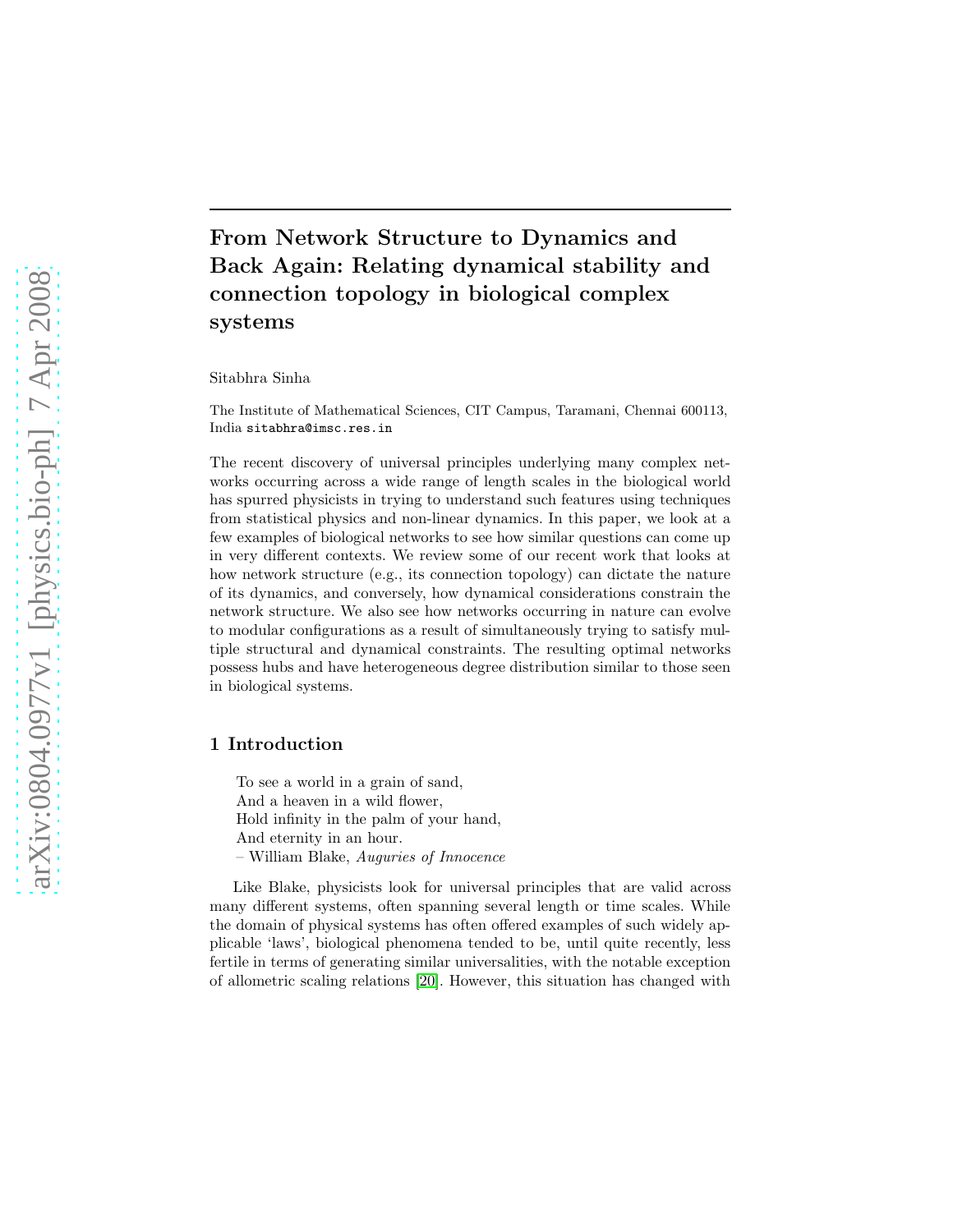the study of complex networks emerging into prominence. Such systems comprise a large number of nodes (or elements) linked with each other according to specific connection topologies, and are seen to occur widely across the biological, social and technological worlds [\[4,](#page-13-0) [16,](#page-14-1) [9\]](#page-13-1). Examples range from the intra-cellular signaling system that consist of different kinds of molecules affecting each other via enzymatic reactions, to the internet composed of servers around the world which exchange enormous quantities of information packets regularly, and food webs which link, via trophic relations, large numbers of inter-dependent species. While the existence of complex networks in various domains had been known for some time, the recent excitement among physicists working on such systems has to do with the discovery of certain universal principles among systems which had hitherto been considered very different from each other.

Reflecting the development of the modern theory of critical phenomena, the rise of physics of complex networks has been driven by the simultaneous occurrence of detailed empirical studies of extremely large networks that were made possible by the advent of affordable high-power computing and the development of statistical mechanics tools to analyze the new network models. Prior to these developments, the networks that were looked at by physicists belonged to either the class of (i) regular networks, defined on geometrical lattices, where each node interacted with all the neighboring nodes belonging to a specified neighborhood, or (ii) random networks, where any pair of nodes had a fixed probability of being linked, i.e., interacting with each other. The first work that focused public attention on the new network approach presented a class of network models that were neither regular nor random, but exhibited properties of both [\[28\]](#page-14-2). Such small world networks, as they were referred to, exhibited high clustering (with nodes sharing a common neighbor having a higher probability of being connected to each other than to other nodes) and a very low average path length (where the path length between any two nodes is defined as the shortest number of connected nodes one has to go through in order to reach one node starting from the other). As the former property characterized a regular network, while the latter was typical for a random network, this new class of networks was somehow intermediate between the extremes of the two well-known network models, which was manifest in their construction procedure (Fig. 1). Several networks occurring in reality, in particular, the power grid, the actor collaboration network and the neural connection patterns of the C. elegans worm, were shown to have the small-world property. Later, other examples have been added to this list, including the network of co-active functional brain areas [\[1\]](#page-13-2) and the Indian railway system [\[21\]](#page-14-3).

Very soon afterwards, it was discovered that the frequency distribution of node degree (i.e., the number of links a node has) exhibits a power-law scaling form for a large variety of systems including the world wide web [\[3\]](#page-13-3). This further underlined the fact that most networks occurring in reality are neither regular (in which case the degree distribution would be close to a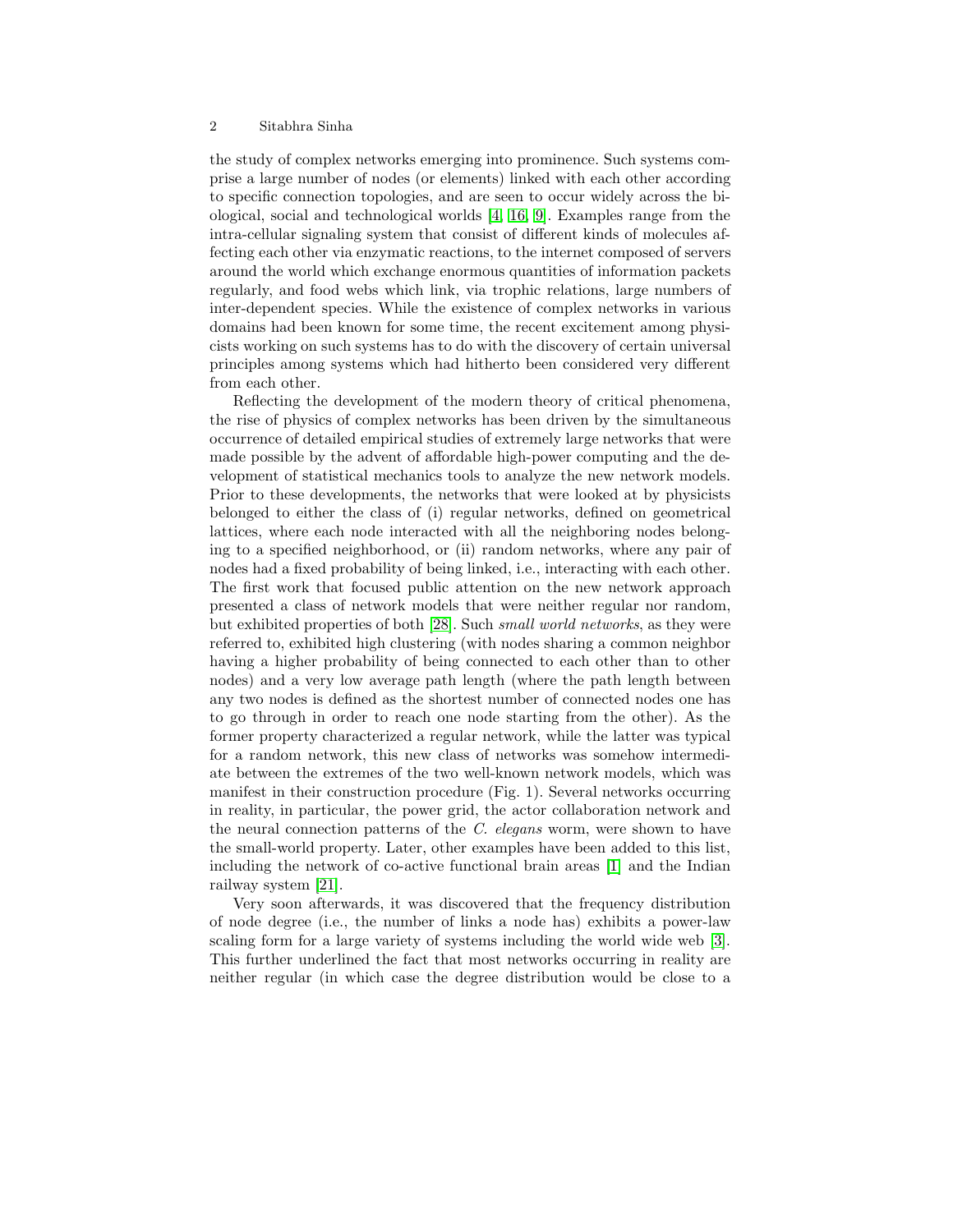

Fig. 1. Constructing a small-world network on a 2-dimensional square lattice substrate. Starting from a regular network (left) where each node is connected to its nearest and next-nearest neighbors, a fraction p of the links are rewired amongst randomly chosen pairs of nodes. When all the links are rewired, i.e.,  $p = 1$ , the system is identical to a random network (right). For small  $p$ , the resulting network (center) still retains the local properties of the regular network (e.g., high clustering), while exhibiting global properties of a random network (e.g., short average path length).

delta function) nor random (which has a Poisson degree distribution), as for both cases the probability of having a node with large degree (i.e., a hub) would be significantly smaller than that indicated by the power law tail of empirically obtained degree distributions. In addition, it was observed that there exist non-trivial degree correlations among linked pairs of nodes. For example, a network where nodes with high degree tend to preferentially connect with other high degree nodes, is said to show assortative mixing [\[15\]](#page-14-4). On the other hand, in a disassortative network, nodes with large number of links prefer to connect with nodes having low degree. Empirical studies indicate that most biological and technological networks are disassortative, while social networks tend to be assortative [\[16\]](#page-14-1). As assortative mixing promotes percolation and makes a network more robust to vertex removal, it maybe hard to understand why natural evolution in the biological world has favored disassortativity. However, in a recent study, we have shown that when one considers the stability of dynamical states of a network, disassortative networks would tend to be more robust, and this may be one of the reasons why they are preferred [\[6\]](#page-13-4).

This brings us to the thrust of recent work in the area of complex networks which has shifted from the initial focus on purely structural aspects of the connection topology, to the role such features play in determining the dynamical processes defined on a network[\[27\]](#page-14-5). Over the past few years, much effort has been made to understand not only how structure affects dynamics, and hence function, in a network, but also the reverse problem of how functional criteria, such as the need for dynamical stability, can constrain the topological properties of a network. In this article, some of the principal results obtained by our group will be briefly described. The goal of our research program is to understand the evolution of robust yet complex biological structures, viz.,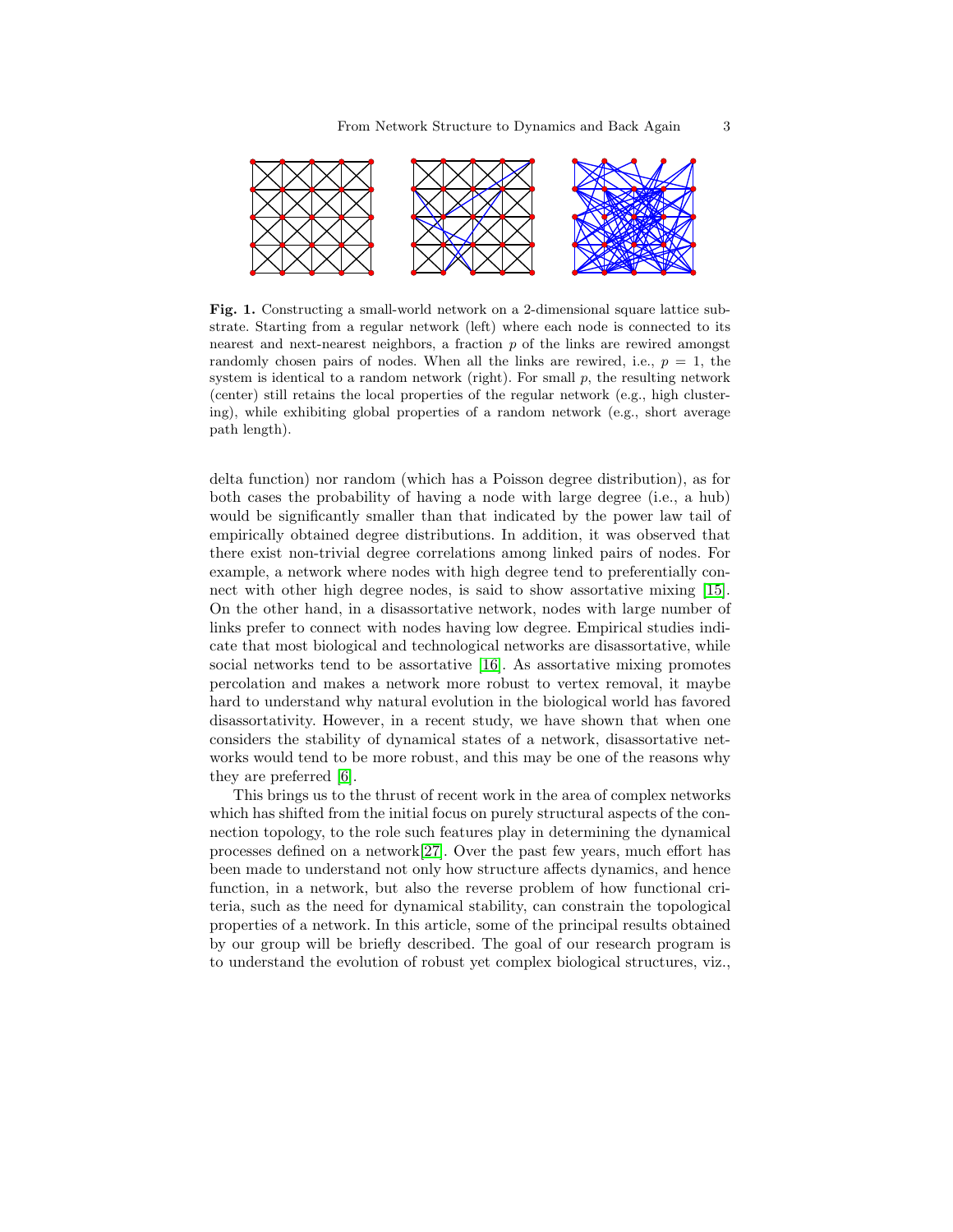

<span id="page-3-0"></span>Fig. 2. Structure of the Kirbac1.1 protein (left) which comprises of four identical subunits spanning the membrane and intra-cellular regions [\[13\]](#page-14-6). The contact network (PCN) is constructed by considering a cutoff distance of  $d_c = 12\AA$ , whose adjacency matrix is shown for the entire network (right). Each of the four blocks corresponding to a sub-unit shows a clear partition into membrane and intra-cellular compartments, indicating a modular structure.

networks occurring in reality that are stable against perturbations and, yet, which can adapt to a changing environment.

# 2 Biological Networks: Some examples across length scales

Before describing our results that are applicable to a wide range of networks, we provide motivation for our general approach by briefly discussing in this section a few examples of biological networks. Although they span an enormous range of length scales, from  $\sim 10^{-8}$  m in the case of protein contact networks to  $\sim 10^5$  m in the case of ecological interaction networks, they are often subject to similar constraints and may share common structural and dynamical properties. Questions asked about networks in one domain, may often have answers and ramifications in another domain.

Molecular scale: Protein Contact Network. Protein structure, viewed as a network of non-covalent connections between the constituent amino acids, is one of the smallest length scale networks in the natural world. Its nodes are the  $C^{\alpha}$  atoms of each amino acid, and their interaction strength is determined by their proximity to each other. Two nodes are considered to be linked if the Euclidean distance between them (in 3-dimensional space) is less than a cutoff value  $d_c$ , usually between 8-14  $\AA$ , which is the relevant distance for non-covalent interactions. Fig [2](#page-3-0) shows the Kirbac1.1 protein, belonging to the family of potassium ion channels involved in transmission of inward rectifying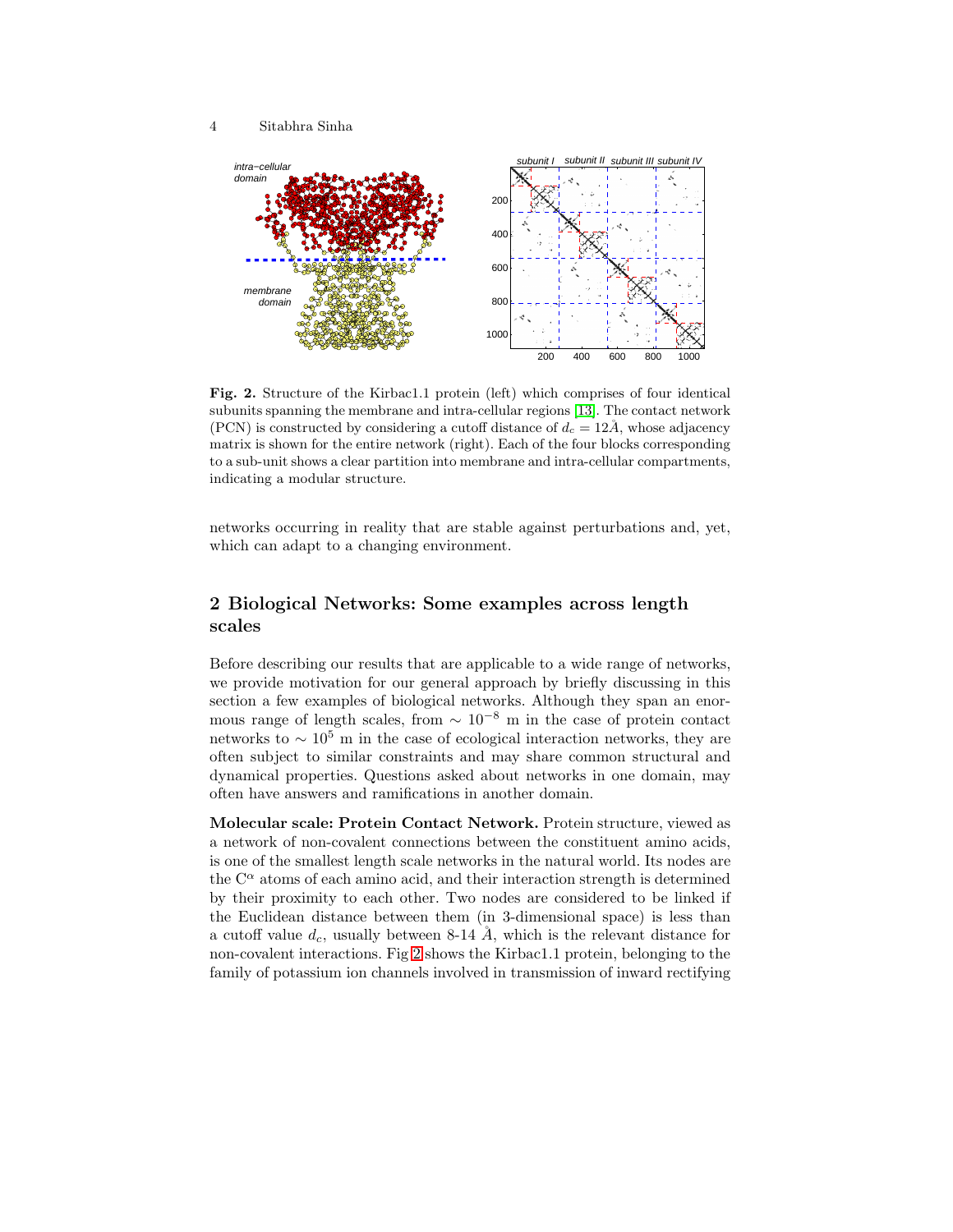current across a cellular membrane [\[13\]](#page-14-6). It consists of four identical sub-units spanning the membrane and intra-cellular regions. The corresponding protein contact network (PCN) manifests the existence of the identical sub-units in the approximately block diagonal structure of the adjacency matrix. In addition, each of these four blocks can be divided into two modules, corresponding approximately to the membrane and intra-cellular regions.

It is easy to see that the PCN shares the features of a small world network, with the majority of connections being between spatially neighboring nodes, although there are a few long-range connections. This small-world property of PCNs for different protein molecules have indeed been noted several times in the literature (see, e.g., Ref. [\[2\]](#page-13-5)). This is probably not very surprising, given that it is also true for a randomly folded polymer. However, in addition, the PCN adjacency network shows a modular structure, with a majority of connections occurring between nodes belonging to the same module. This is a feature not seen in conventional models of small world networks (e.g., the Watts-Strogatz model [\[28\]](#page-14-2)). It is all the more intriguing as we have recently shown that modular networks (whatever the connection topology of individual modules) exhibit the small world properties of high clustering and low average path length [\[18\]](#page-14-7). To identify whether the existence of modules indeed has a significant effect on protein dynamics (e.g., during folding), we look at the spectral properties of the Laplacian matrix<sup>[1](#page-4-0)</sup> **L**, defined as  $L_{ii} = k_i$ , the degree of node i,  $L_{ij} = -1$  if nodes i and j are connected, 0 otherwise. The eigenvector for the smallest eigenvalue  $(= 0)$ ,  $c^{(1)}$ , corresponds to the time-invariant properties of the system, and has uniform contribution from all components. The next few smallest eigenvalues dominate the time-dependent behavior of the protein and these show a relatively large spectral gap with the bulk of the eigenvalue spectra. This indicates the existence of very distinct timescales in the protein dynamics which approximately correspond to the inter- and intramodular modes of motion. As we shall see below, the occurrence of modular structures in complex networks and their effect on dynamics is not just confined to PCNs but appears in many other biological networks.

Intra-cellular scale: Signaling network. Signal transduction pathways, the process through which a cell responds appropriately to a signal or stimulus, involve ordered sequences of biochemical reactions carried out by enzymes inside the cell. One of the most commonly observed class of enzymes in intracellular signaling is that of kinases, which activate target molecules (usually proteins) by transferring phosphate groups from energy donor molecules such as ATP to the targets. This process of phosphorylation is mirrored by the reverse process of deactivation by phosphatases through dephosphorylation. Such reaction cascades are activated by second messengers (e.g., cyclic AMP or calcium ions) and may last for a few minutes, with the number of kinase proteins and other molecules involved in the process increasing with every

<span id="page-4-0"></span><sup>&</sup>lt;sup>1</sup>The Laplacian is also referred to as the Kirchoff matrix (e.g., see Ref. [\[10\]](#page-13-6)).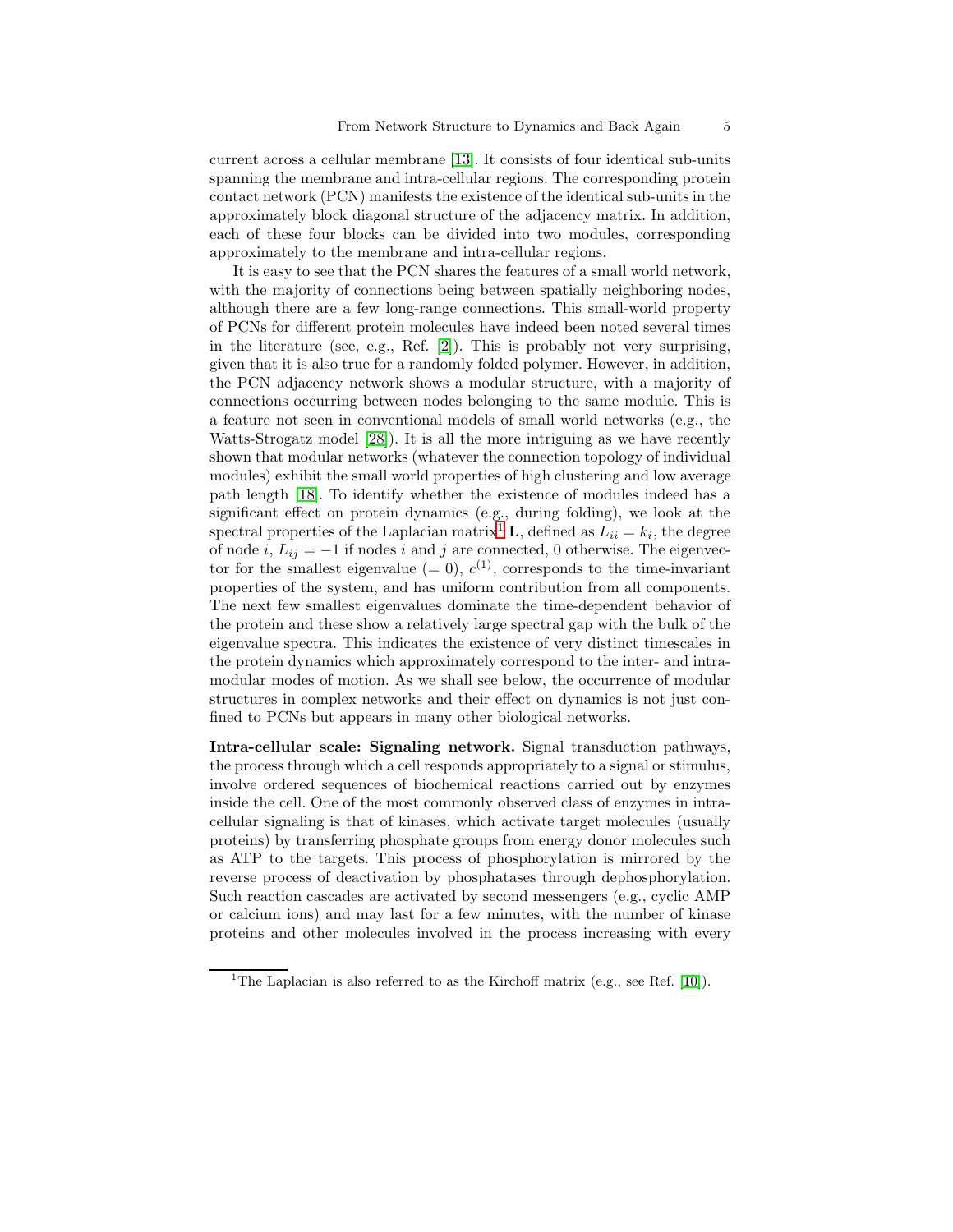

<span id="page-5-0"></span>Fig. 3. A subset of the signal transduction network of the B-cell antigen receptor (BCR) [\[12\]](#page-14-8). The kinases are represented by squares, while other molecules (such as, second messengers and adapters) are depicted as circles.

reaction step away from the initial stimulation. Thus, such a signalling cascade can result in a large response for a relatively low-amplitude signal.

Research over the past decade has, however, shown that the classical picture of almost isolated cascades linking an unique signal to a specific response does not explain many experimental results. The adaptability of intra-cellular signalling is now thought to be a result of multiple signaling pathways interacting with one another to form complex networks. In this picture, complexity arises from the large number of components, many of which have partially overlapping functions, the large number of links (through enzymatic reactions) among components and from the spatial relationship between the components [\[29\]](#page-14-9). Fig. [3](#page-5-0) shows a small fraction of the signalling network downstream of the B-cell antigen receptor (BCR) involved in immune response. As the breakdown of communication in this network can lead to disease (a fact that may be utilised by infectious agents for proliferation), it is of obvious importance to understand the mechanisms by which the network allows the cell response to be sensitive to different stimuli and yet robust in the presence of intra-cellular noise. With this in mind, the time evolution of the activity (i.e., phosphorylation) of about 20 signalling molecules in this network were recorded in a recent experiment by Kumar et al [\[12\]](#page-14-8). Apart from observing the activation profiles under normal conditions, the network was also subjected to a series of perturbations, by serially blocking each of these molecules from activating any of the other molecules in the network. The resulting experimental data, capturing the behavior of these molecules under 21 different conditions, enabled the detection of correlations between the activity of these molecules. This showed that the existing picture of interactions (Fig. [3\)](#page-5-0) is grossly inadequate in explaining these correlations, e.g., the fact that p38 kinase seems to influence the activation of a majority of the other molecules, although it occurs at the end of particular pathway. The results suggest that the signalling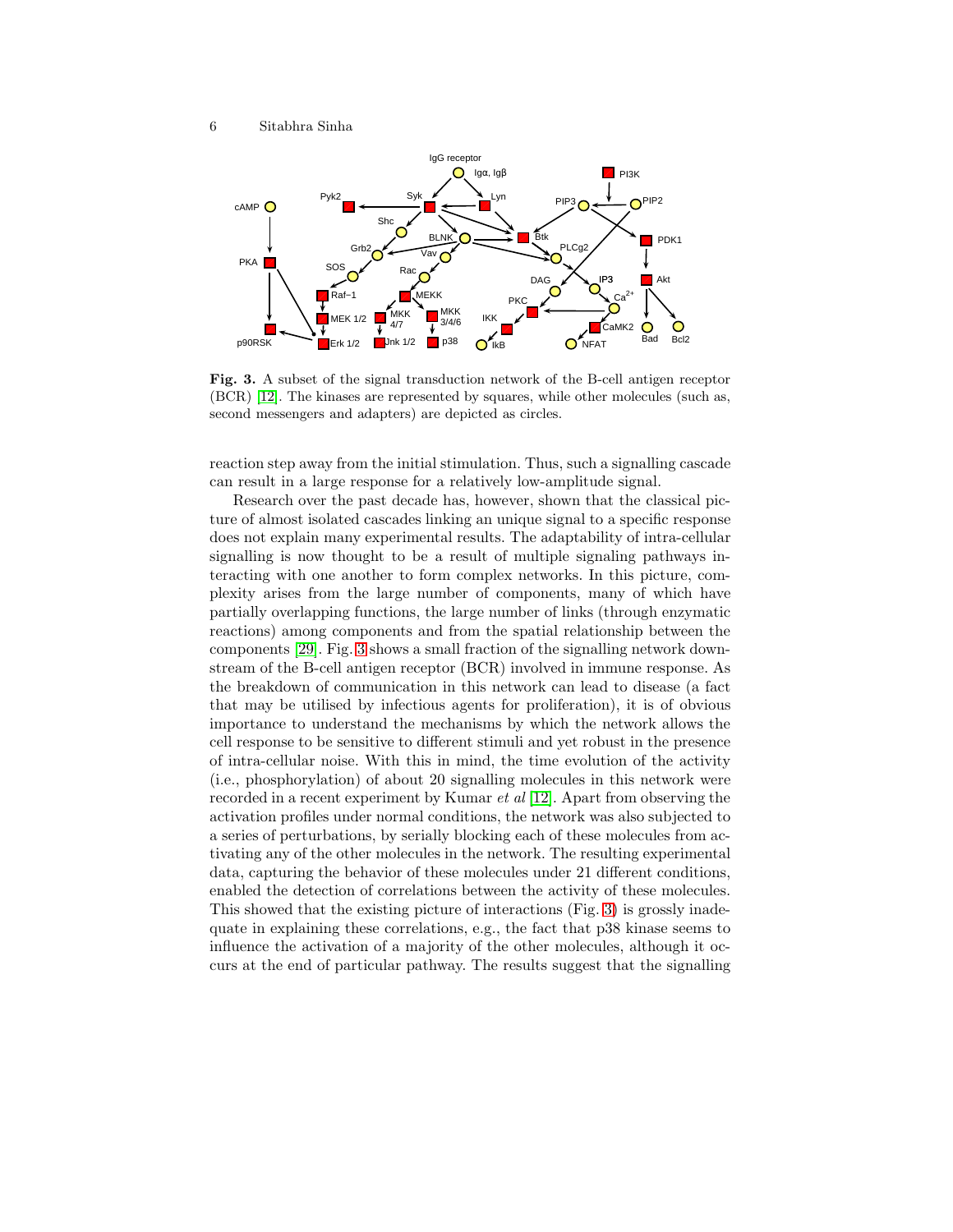network is in fact a far more densely connected system than had been previously suspected. It also raises the question of how certain signals can elicit very specific responses, without significant risk of cross-talk between interacting pathways. This brings us to the issue of whether functional modules can exist in networks, such that by using positive and negative interactions one can channel information from the stimulus to the response along specific subnetworks only.

Inter-cellular scale: Neuronal Network. The above question is of importance not only for information processing within a cell, but also between cells. The most important example of the latter process is, of course, the networks of neurons occurring in the brain. As the nervous system of the nematode C. elegans comprising 302 neurons has been completely mapped out (in terms of the positions of the neurons, as well as all their interconnections), it provides a model system for studying these issues. We have recently analysed the connection topology of the non-pharyngeal portion of the nervous system to which the majority of the neurons ( $\simeq$  280) belong [\[7\]](#page-13-7). One of the striking observations is that many of the sensory neurons belonging to different modalities, viz. chemosensation, mechanosensation, etc., send signals to the same set of densely connected interneurons which forms the innermost core of the nervous system. Subsequently, signals are sent from these interneurons to specific motor neurons which generate appropriate muscle response, e.g. moving along a chemical gradient, egg-laying. etc. It is vital that the signals coming from different sensory neurons to the same interneurons should not interfere with each other, as it may result in activating the incorrect motor response. A preliminary investigation of a dynamical model for the neuronal network shows that, a complex set of excitatory and inhibitory links between the inter-neurons manages to achieve segregation of the different functional circuits. This means that, e.g., a mechanical tap signal will not elicit egglaying, even if the tap withdrawal circuit may share many common interneurons with the egg-laying circuit. Even more interesting is the fact that such functional modules do not need the existence of structural modules in the underlying networks. It underscores the importance of looking at the nature of the interactions, which can create complicated control mechanisms to prevent cross-talk and enable robust response in the presence of environmental noise.

Inter-organism scale: Epidemic Propagation Network. At the scale of individual organisms, such as human beings, one of the most widely studied networks is that which leads to propagation of epidemics. The ubiquity of small-world networks in nature implies that some of the classic theories of epidemiological transmission, based on assumptions of random connections, may need to be reviewed. In particular, the global spread of diseases like SARS shows that even a few long-range links can drastically enhance the propagation of epidemics [\[8\]](#page-13-8). This has led to a series of studies of different disease propagation models on Watts-Strogatz (WS) or related network models (e.g.,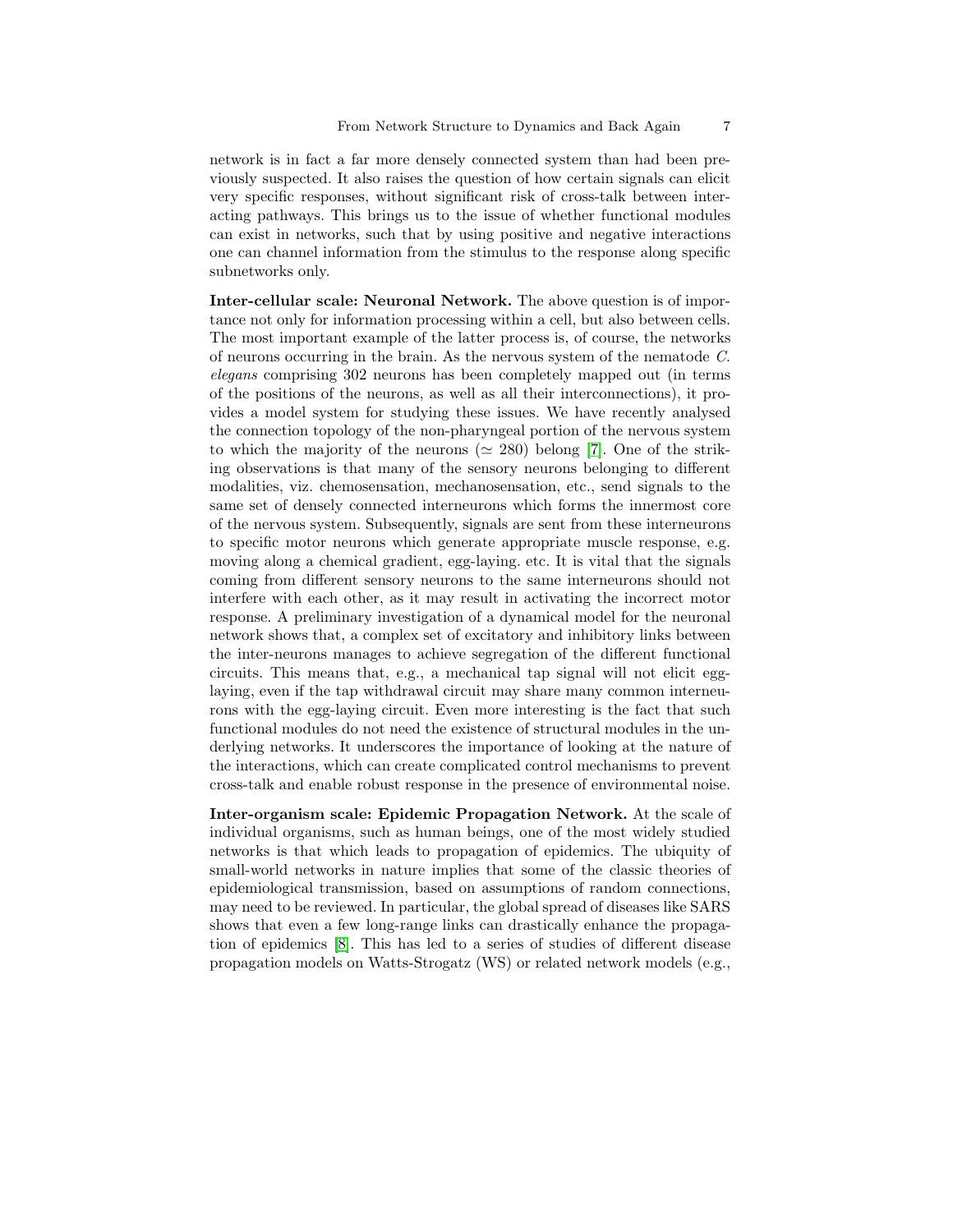see Ref. [\[19\]](#page-14-10)). However, as mentioned above, all the structural features of such networks are also shared by modular networks, which however have very different dynamical properties. We have recently shown that while WS networks have a continuous range of time-scales, modular networks exhibit very distinct time-scales that are related to intra- and inter-modular events [\[18\]](#page-14-7). Thus, devising an effective strategy to counter the spread of epidemics will have to take into account a detailed knowledge of such structures in the social network of contagious and susceptible individuals.

Inter-species scale: Food Webs. Possibly the largest (in terms of length scale) biological networks on earth are those of interactions between different species in an ecosystem. While general ecological networks consist of all possible links, such as cooperation and competition, food webs describe the trophic relations, i.e., between predator and prey. It is a directed network where the nodes are the various species, with prey connected by arrows to predators, the direction of the arrow indicating the flow of biomass. The links are usually weighted to represent the amount of energy that is transferred. It is in the context of these networks that questions first arose on the connection between the structural properties of a network and the stability of its dynamical behavior (see Sec. [4\)](#page-9-0). Indeed, one can not only ask what kind of structures allow complex networks to be stable against ever-present perturbations, but also, how the requirement to be robust constrains the kind of structures such networks can evolve. To stress the universality of the questions asked by physicists about networks, we note that like many other networks, food webs also have been shown to have modular structure, with species in each module interacting between themselves strongly and only weakly with other species [\[11\]](#page-14-11). As in the other systems discussed earlier, the role that modularity plays in stabilizing the dynamics of ecosystems can be seen as a specific instance of a much more general question.

Having discussed a few instances of how universal principles about networks can appear by investigating very different systems in the biological world, we now describe certain results of our studies on general network models. However, we stress that each of these results have relevance to problems appearing in the context of specific biological systems.

# 3 From Structure to Dynamics

The role that the connection topology of a network plays in the nature of its dynamics has been extensively investigated for spin models occurring in physics. In fact, such systems had been explored for a long time prior to the recent interest in complex networks, and many results are known regarding ordering transition in both regular as well as random structures. More recently, it has been shown that, for partial random rewiring in a system of sufficiently large size, any finite value of  $p$  (the rewiring probability) causes a transition to the small-world regime, with the Ising model defined on such a network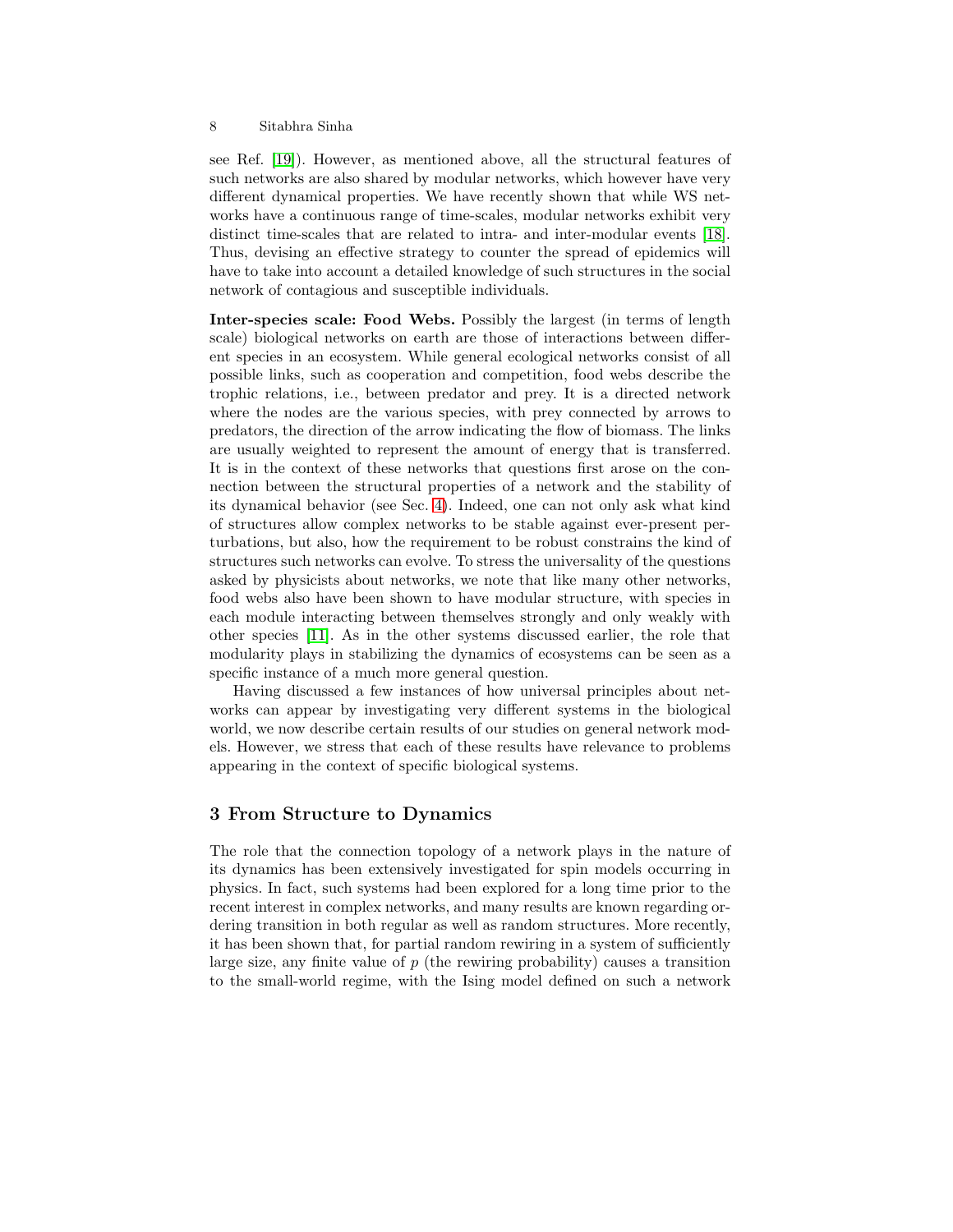

<span id="page-8-0"></span>Fig. 4. Schematic diagram indicating the different dynamical regimes in a twodimensional "small-world" excitable medium as a function of the rewiring probability, p. For low p, the system exhibits spatial patterns characterized by single or multiple spirals. At  $p = p_c^l$ , there is transition to a state dominated by temporally periodic patterns that are spatially relatively homogeneous. Above  $p = p_c^u$ , all activity ceases after a brief transient.

exhibiting a finite temperature ferromagnetic phase transition [\[5\]](#page-13-9). However, spin models are extremely restricted in their dynamical repertoire and therefore, researchers have looked at the effect of introducing other kinds of node dynamics in such network structures, e.g., oscillators. Motivated by recent observations that the brain may have a connection structure with small-world properties (see e.g., Ref. [\[1\]](#page-13-2)), we have examined the effect of long range connections (i.e., non-local diffusion) over an otherwise regular network of nodes with links between nearest neighbors on a square lattice [\[25\]](#page-14-12). The dynamics considered is that of the excitable type, with the variable having a single stable state and a threshold. If a perturbation causes the system variable to exceed the threshold, we see a rapid transition to a metastable excited state followed by a slow recovery phase when the system gradually converges to the stable state. As a result of coupling the dynamics of individual nodes through diffusive coupling, various spatial patterns (which may be temporally varying) are observed. Such dynamics is commonly observed in a large variety of biological cells such as neurons and cardiac myocytes, as well as in nonlinear chemical systems such the Belusov- Zhabotinsky reaction.

In our simulations, by varying the probability of long-range connections, p, we have observed three categories of patterns. For  $0 < p < p_c^l$ , after an initial transient period where multiple coexisting circular waves are observed, the system is eventually spanned by a single or multiple rotating spiral waves whose temporal behavior is characterized by a flat power spectral density. At  $p = p_c^l$ , the system undergoes a transition from a regime with temporally irregular, spatial patterns to one with spatially homogeneous, temporally pe-riodic patterns (Fig. [4\)](#page-8-0). The latter behavior occurs over the range  $p_c^l < p < p_c^u$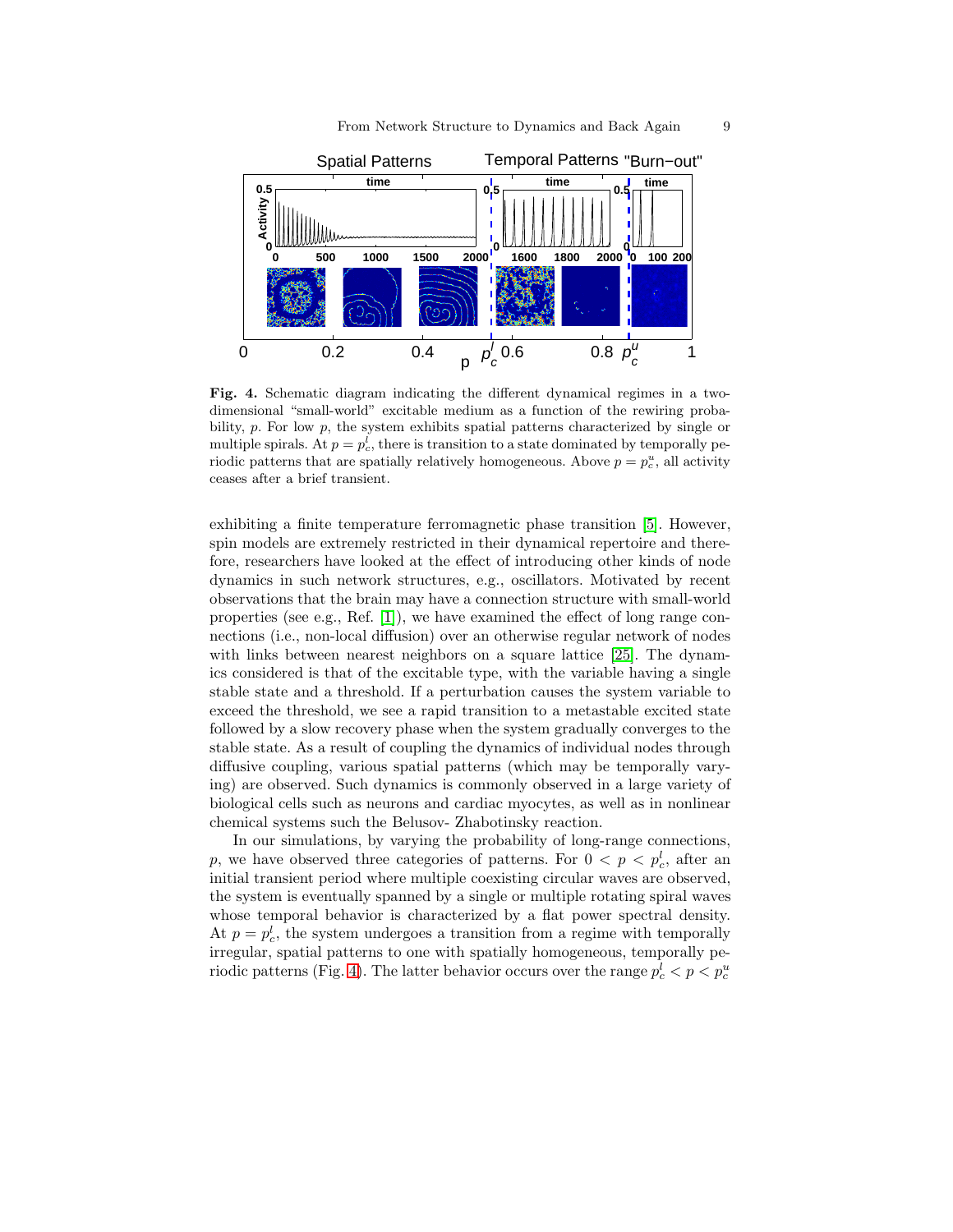as a result of the increased number of long range connections, whereby a large fraction of the system gets synchronously active and subsequently goes into the recovery phase. Beyond the upper critical value  $p_c^u$ , there is no longer any self-sustained activity in the system as all nodes converge to the stable state. The patterns in each regime were found to be extremely robust against even large perturbations or disorder in the system.

Our model explains several hitherto unexplained observations in experimental systems where non-local diffusion had been implemented [\[26\]](#page-14-13). In addition, by identifying the long-range connections with those made by neurons and the regular network with that formed by the glial cells in the brain, our results provide a possible explanation of why evolution may have preferred to increase the number of glial cells over neurons (with a ratio of more than 10:1 for certain parts of the human brain) in order to maintain robust dynamical patterns as brain size increased. It also points towards possible functional role of small-world brain topology in the occurrence of dynamical diseases such as epileptic seizures and bursts. More generally, our work shows how non-standard network topologies can influence system dynamics by generating different kinds of spatiotemporal patterns depending on the extent of nonlocal diffusion.

## <span id="page-9-0"></span>4 From Dynamics to Structure

An important functional criterion for most networks occurring in nature and society is the stability of their dynamical states. While earlier studies have concentrated on the robustness of the network when subjected to structural perturbations (e.g., removal of node or link), we have looked at the effect of perturbations given to the steady states of network dynamics. In particular, the question we ask is whether networks become more susceptible to small perturbations as their size (i.e., number of nodes  $N$ ) increases, the connections between the nodes become denser (i.e., increased connectance probability  $C$ ) and the average strength of interaction (s) increases. This is related to a decades-old controversy, often referred to as the stability-complexity debate. In the early 1970s, May [\[14\]](#page-14-14) had shown that for a model ecological network, where species are assumed to interact with a randomly chosen subset of all other species, an arbitrarily chosen equilibrium state of the system becomes unstable if any of the parameters determining the network's complexity (e.g.,  $N, C$  or s) is increased. In fact, by using certain results of random matrix theory, the critical condition for the stability of the network was shown to be  $NCs<sup>2</sup> < 1$  (May-Wigner theorem) [\[14\]](#page-14-14). This flew against common wisdom, gleaned from large number of empirical studies as well as naive reasoning, which dictated that increased diversity and/or stronger interactions between species results in more robust ecosystems. Thus, ever since the publication of these results, there have been attempts to understand the reason behind the apparent paradox, especially as this result relates not only to ecological systems but extends to all dynamical networks for which the stability of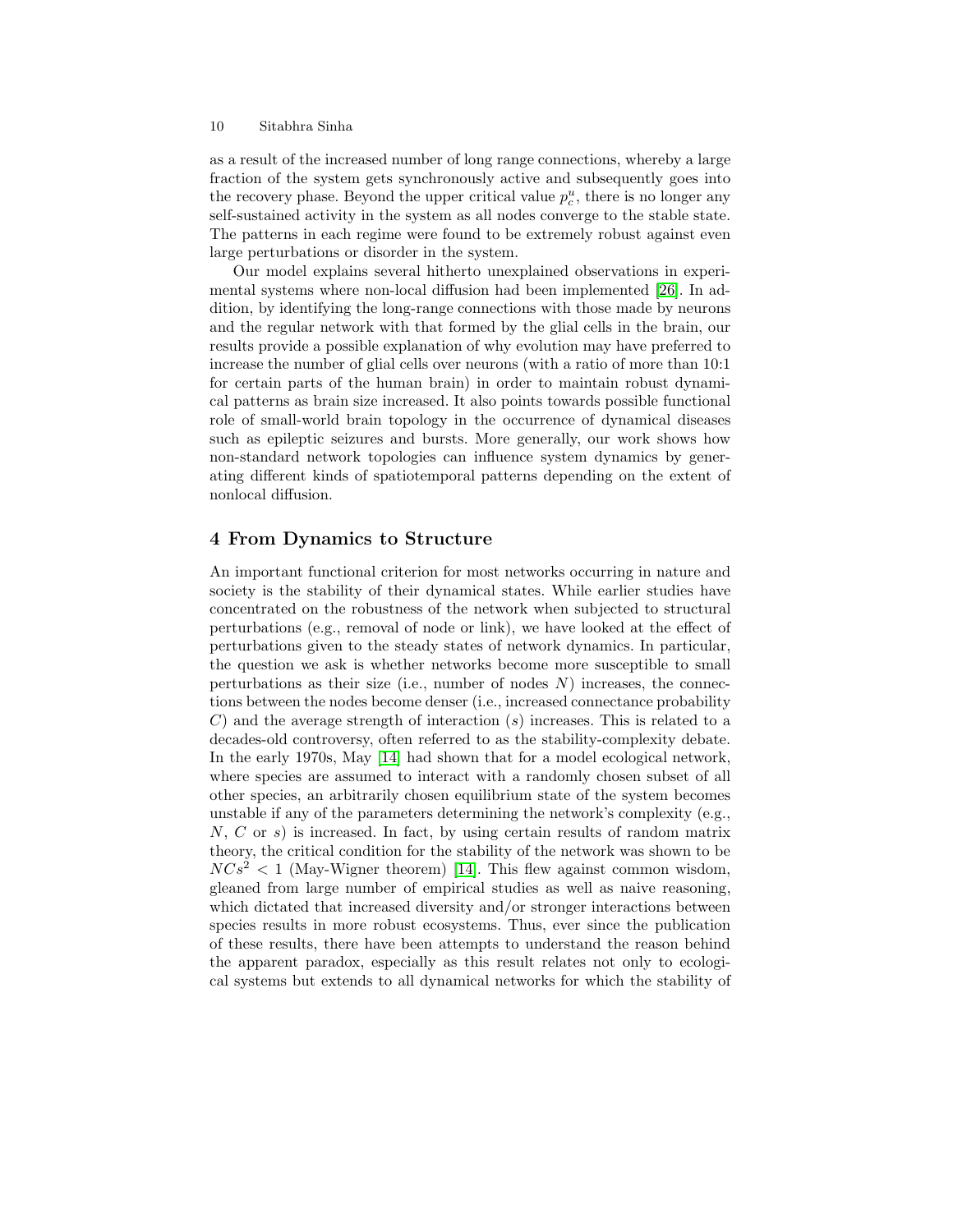

<span id="page-10-0"></span>Fig. 5. Evolution of a network with non-trivial dynamics at the nodes. The initial (left) and final asymptotic (right) networks are shown. Only nodes having persistent activity are connected to the network. The figures were drawn using Pajek software.

equilibria have functional significance, e.g., in intra-cellular biochemical networks where the concentrations of different molecules need to be maintained within physiological levels. Two of the common charges leveled against the theoretical model of May is that (i) it assumes the interaction network to be random whereas naturally occurring networks may have certain kinds of structures, and (ii) the linear stability analysis assumes the existence of simple steady states (viz., fixed point attractors), which may not be the case for real systems that may either be having oscillations or be in a chaotic state.

In our work on dynamical systems defined on networks, we have tried to address both of these lines of criticism (see Ref. [\[31\]](#page-14-15) for a recent discussion of our results from the perspective of ecosystem robustness). For example, focusing on the question of inadequacy of linear stability analysis, we have considered networks with nontrivial dynamics at the nodes, spanning the range from simple steady states to periodic oscillation and fully developed chaos, and measured the robustness of the dynamics with respect to variations in N, C and s [\[23,](#page-14-16) [24\]](#page-14-17).

Each node in our model network has a dynamical variable associated with it, which evolves according to a well-known class of difference equations commonly used for modeling population dynamics. By varying a nonlinear parameter, the nature of the dynamics (i.e., whether it converges to a steady state or undergoes chaotic fluctuations) at each node can be controlled. However, in the absence of coupling, each node will always have a finite, positive value for its dynamical variable. When coupled in a network (initially in a random fashion), with links that can have either positive or negative weights, it is possible that as a result of dynamical fluctuations, the variable for some nodes can become negative or zero. As this implies the absence of any activity, the corresponding node is considered to be "extinct" and thus isolated from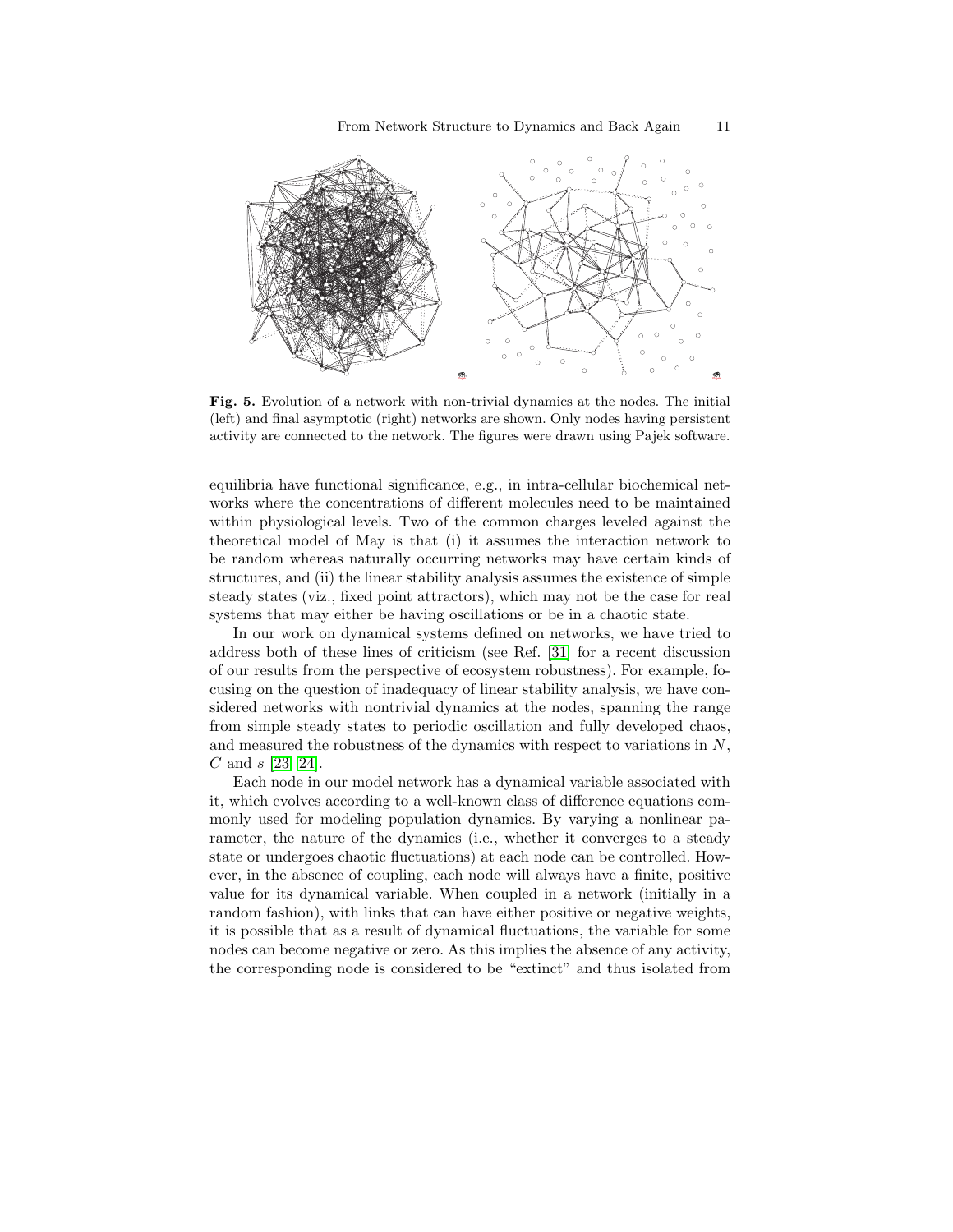the network. This procedure may create further fluctuations and cause more nodes to get "extinct", resulting in gradual reduction of the size of the network (Fig. [5\)](#page-10-0). The final asymptotic size of the network, relative to its initial size, is a measure of its robustness - the more robust network being one with a higher fraction of nodes having persistent activity. Analysis showed that the network robustness (as measured by the above global criterion) not only decreased with  $N$ ,  $C$  and  $s$ , as expected from local stability analysis, but actually matched the May-Wigner theorem quantitatively [\[23\]](#page-14-16). In addition, the asymptotic network exhibited robust macroscopic features: (a) the number of persistently active nodes was independent of the initial network size, and (b) the asymptotic number of links between these persistently active nodes was independent of both the initial size and connectivity [\[24\]](#page-14-17). This is all the more surprising as the removal of nodes (and hence, links) is not guided by any explicit fitness criterion but rather emerges naturally from the nodal dynamics through fluctuations of individual node properties. Our results imply that asymptotically active networks are non-extensive: when two networks of size  $N$  are coupled to each other (with the same connectance as the individual networks), although the resulting network initially has a size  $2N$ , the ensuing dynamical fluctuations will reduce its size to  $N$ . This implies that simply increasing the number of redundant elements is not a good strategy for designing robust systems.

We have also looked at the effect of empirically reported structures, such as small-world connection topology and scale-free degree distribution, on the dynamical stability of networks. Our results indicate that, in general, introducing such structural features do not alter the outcome expected from the May-Wigner theorem [\[6,](#page-13-4) [22\]](#page-14-18). However, these details can indeed affect the nature of the stability-instability transition, for example, the transition exhibiting a cross-over from being very sharp (resembling first-order phase transition) for a random network to a more gradual change as the network becomes more regular in the small world regime [\[22\]](#page-14-18).

# 5 Evolution of Robust Networks

This brings us to the issue of how complex networks can be stable at all, given that the May-Wigner theorem seems to hold even for networks that have structures similar to those seen in reality and where non-trivial dynamical situations have also been considered. The solution to this apparent paradox lies in the observation that most networks that we see around us did not occur fully formed but emerged through a process of gradual evolution, where stability with respect to dynamical fluctuations is likely to be one of the key criteria for survival. In earlier work, we have shown that a simple model where nodes are gradually added to or removed from a network according to whether this results in a dynamically stable network or not, results in a non-equilibrium steady state where the network is extremely robust [\[30\]](#page-14-19). The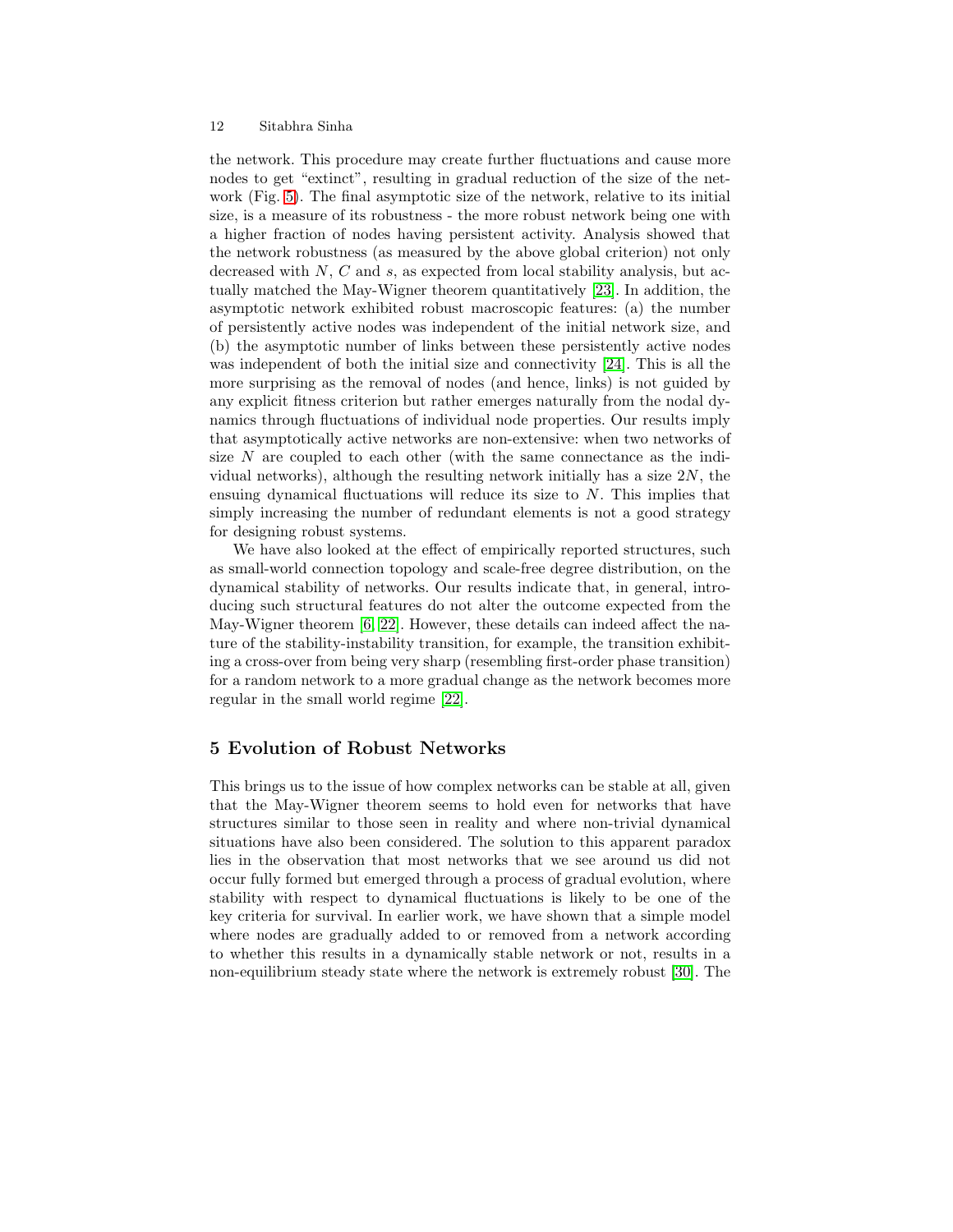

<span id="page-12-0"></span>Fig. 6. Networks with (I) star and (II) clustered star connection topology, can form the fundamental building blocks of different types of modular networks. Network configurations having clustered star modules can be constructed by (A) connecting different modules by single undirected links among the hub nodes, or (B) connecting nodes of a module to another module only through the hub node of the latter, or (C) connecting nodes of a module randomly to any node of another module.

robustness is manifested by increased resistance and resilience, as well as, decreased probability of large extinction cascades, when the network size (i.e., the system diversity) is increased. Thus, our results reconcile the apparently contradictory conclusions of the May-Wigner theorem and a large number of empirical studies.

More recently, we have shown that model networks can evolve many of the observed structural features seen among networks in the natural world, by taking into account the fact that most such systems have to optimize between several (often conflicting) constraints, which may be structural as well as dynamical in nature. In particular, most networks need to have high communication efficiency (i.e., low average path length) and low connectivity (to reduce the resource cost involved in maintaining many links) while being stable with respect to dynamical perturbations. If a network satisfied only the first two constraints, the optimal structure would have been that of a star (Fig. [6\)](#page-12-0). Even if the resource cost constraint is somewhat relaxed, so that the network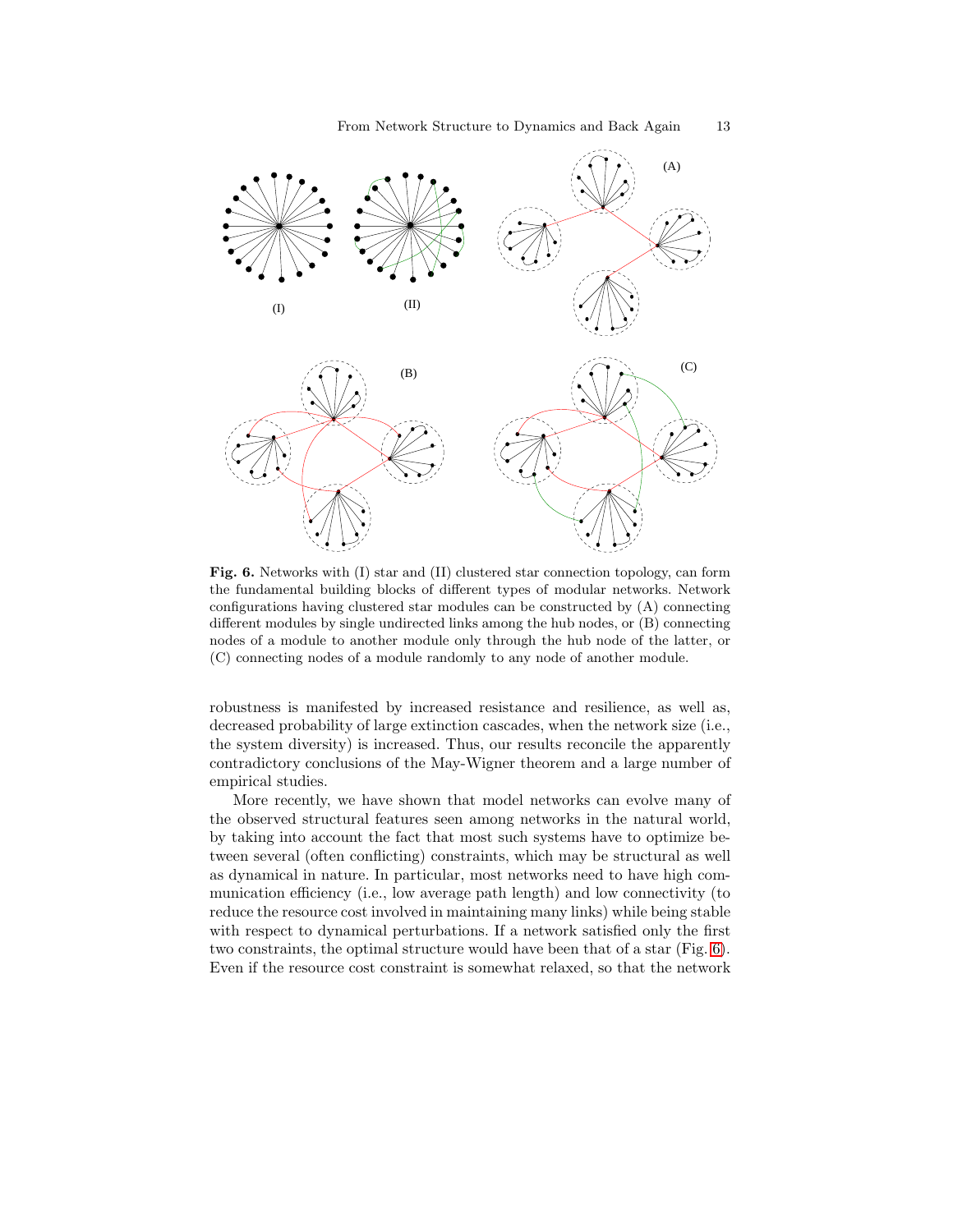can have more links than the minimum necessary to make it connected, the resulting optimal configuration is slightly modified to that of a "clustered" star. However, we note that the dynamical equilibria in such systems would be extremely unstable with respect to small perturbations. This is because the rate of growth of small perturbations is related to the maximum degree of the network, which, in the case of a star or a clustered star, is almost identical to the system size. It is easy to see that dividing the network into multiple stars, connected to each other, will reduce the maximum degree and hence increase the stability. Indeed, our results show that simultaneous optimization of all three constraints result in networks with modular structure, i.e., subnetworks with a high density of connections within themselves compared to between distinct subnetworks, where each module possesses a prominent hub [\[17\]](#page-14-20) (see Fig. [6](#page-12-0) for possible configurations of such modular networks). As these evolved systems also exhibit heterogeneous degree distribution, our findings have implications for a wide range of systems in the biological and technological worlds where such features have been observed.

Acknowledgements: I would like to thank my collaborators with whom the work described here has been carried out, in particular, R.K. Pan, S. Sinha, N. Chatterjee, M. Brede, C.C. Wilmers, J. Saramäki and K. Kaski, as well as, S. Vemparala, D. Kumar, K.V.S. Rao and B. Saha for helpful discussions.

# References

- <span id="page-13-2"></span>1. Achard, S., Salvador, R., Whitcher, B., Suckling, J., Bullmore, E.: A resilient, low-frequency, small-world human brain functional network with highly connected association cortical hubs. J. Neurosci., **26**, 63–72 (2006) 2. Aftabuddin, M., Kundu, S.: Hydrophobic, hydrophilic and charged amino acid networks within protein. Biophys. J., 93, 225–231 (2007) 3. Albert, R., Barabási, A.L.: Emergence of scaling in random networks.
- <span id="page-13-5"></span><span id="page-13-3"></span>Science, 286, 509–512 (1999)
- <span id="page-13-0"></span>4. Albert, R., Barabási, A.L.: Statistical mechanics of complex networks. Rev. Mod. Phys., 74, 47–97 (2002)
- <span id="page-13-9"></span>5. Barrat, A., Weigt, M.: On the properties of small-world network models. Eur. Phys. J. B, 13, 547–560 (2000)
- <span id="page-13-4"></span>6. Brede, M., Sinha, S.: Assortative mixing by degree makes a network more unstable. Arxiv preprint, [cond-mat/0507710](http://arxiv.org/abs/cond-mat/0507710) (2005)
- <span id="page-13-7"></span>7. Chatterjee, N., Sinha, S.: Understanding the mind of a worm: Hierarchical network structure underlying nervous system function in C. elegans. Prog. Brain Res., 168 145–153 (2007)
- <span id="page-13-8"></span>8. Deem, M.W.: Mathematical adventures in biology. Physics Today, 60(1) 42–47 (2007)
- <span id="page-13-1"></span>9. Dorogovtsev, S.N., Mendes, J.F.F.: Evolution of Networks: From Biological Nets to the Internet and WWW. Oxford Univ. Press, Oxford (2003)
- <span id="page-13-6"></span>10. Haliloglu, T., Bahar, I., Erman, B.: Gaussian dynamics of folded proteins. Phys. Rev. Lett., 79, 3090–3093 (1997)